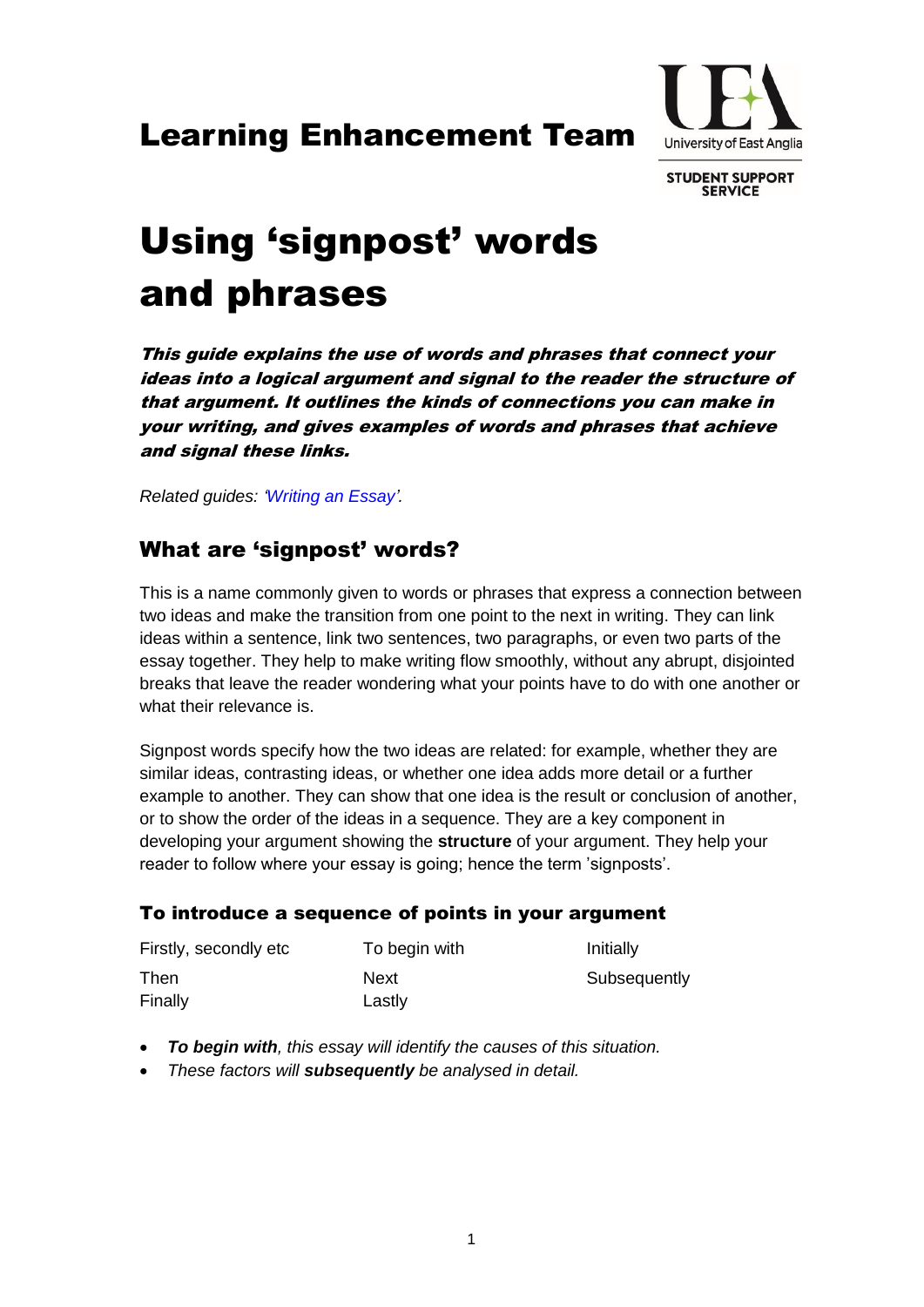### To cross-reference to other parts of the essay

As noted above / below As stated previously As is discussed below

- *As noted previously, a number of scholars have offered a different explanation.*
- *This development is composed of a number of stages, as discussed above.*

#### To add an idea, or more detail

| In addition     | Additionally | Furthermore    |
|-----------------|--------------|----------------|
| Moreover        | Again        | and            |
| Also            | Similarly    | <b>Besides</b> |
| What is more    | Equally      | Indeed         |
| Apart from this |              |                |

- *The issue is, furthermore, complicated by external matters.*
- *Indeed, scholars reject this theory as unrealistic.*

#### To give an example

| For example,               | For instance  | To demonstrate |
|----------------------------|---------------|----------------|
| As an illustration/example | To illustrate |                |

- *Certain research methods, for instance, surveys and questionnaires, are particularly effective.*
- *As an example, the following quotation could be cited as representative of this viewpoint.*

### To focus on specifics in more detail

In particular **Specifically** 

 *Such examples, and in particular those from the last five years, support the findings of recent research.*

### To generalise

| As a rule  | For the most part | Generally     |
|------------|-------------------|---------------|
| In general | On the whole      | In most cases |
| Usually    |                   |               |

- *In general, it is true to say that a good understanding of theory is essential.*
- *The conclusions are, for the most part, sound.*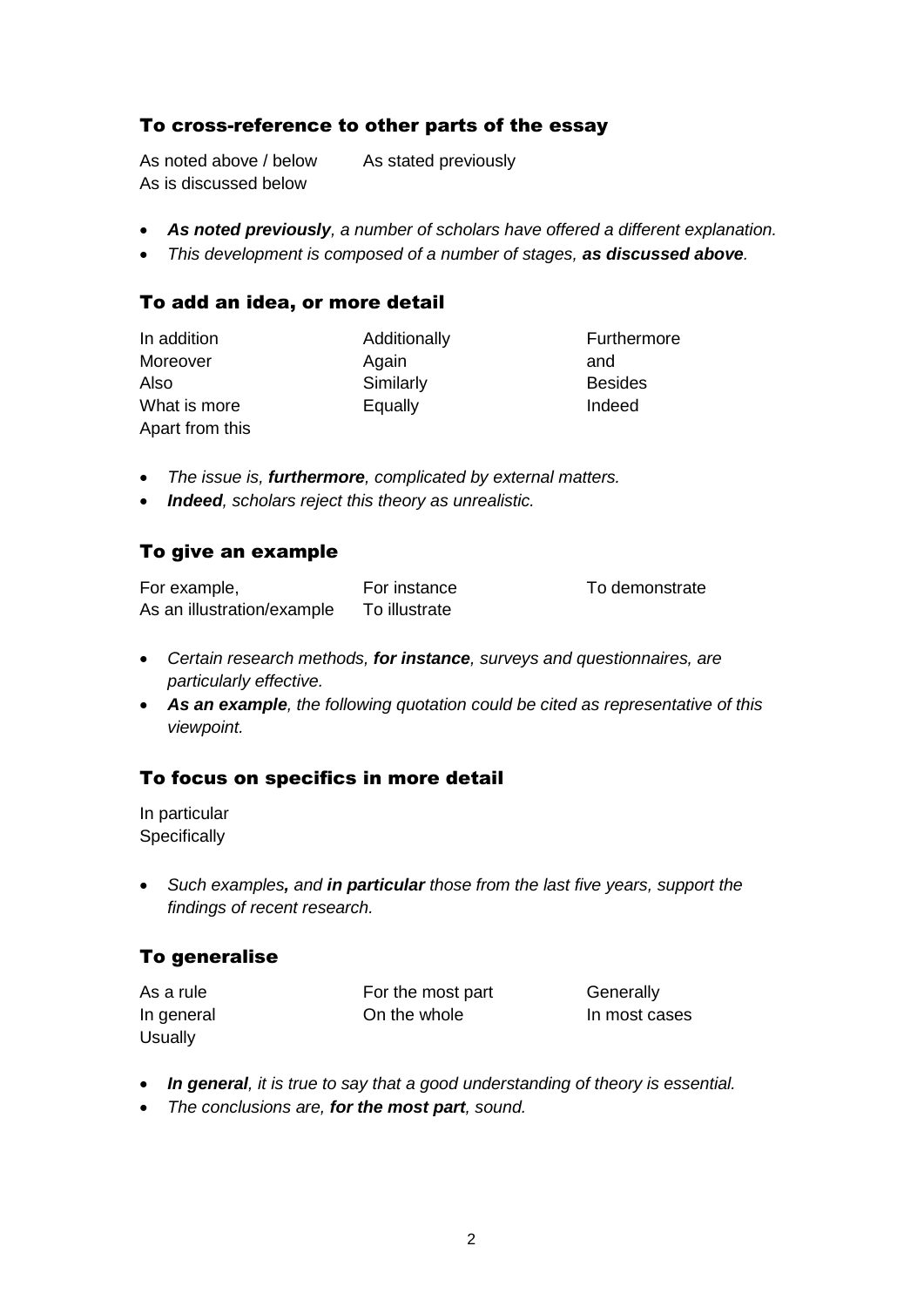## To introduce a comparison or further point to support your

## argument

By the same token Compared with In like manner

In comparison with In the same way Likewise

- *Compared with the first example, the second seems unconvincing.*
- *This scholar's argument is likewise flawed.*

Similarly **Whereas** 

## To introduce a contrast or alternative point or section

| In contrast         | However            | Although          |
|---------------------|--------------------|-------------------|
| <b>Nevertheless</b> | <b>Nonetheless</b> | On the other hand |
| <b>But</b>          | Yet                | Alternatively     |
| Conversely          | By contrast,       | On the contrary   |

- *Nevertheless, arguments in favour of the theory must also be considered.*
- *The case must not, however, be overstated.*

## To introduce a fact or state the obvious

(be careful with these – is your point obvious, or an assumption that needs to be proved?)

| After all          | Clearly   | Naturally |
|--------------------|-----------|-----------|
| Evidently          | Obviously | Of course |
| It is evident that |           |           |

- *These claims must, of course, be closely examined.*
- *Clearly, popular opinion is against the changes.*

## To rephrase or explain

In other words **Or rather** That is to say To put it more simply/in another way Namely To be more precise

- *There is only one negative example, namely, that of the government.*
- *The model is not universal. To be more precise, it is not applicable in seven per cent of the above cases.*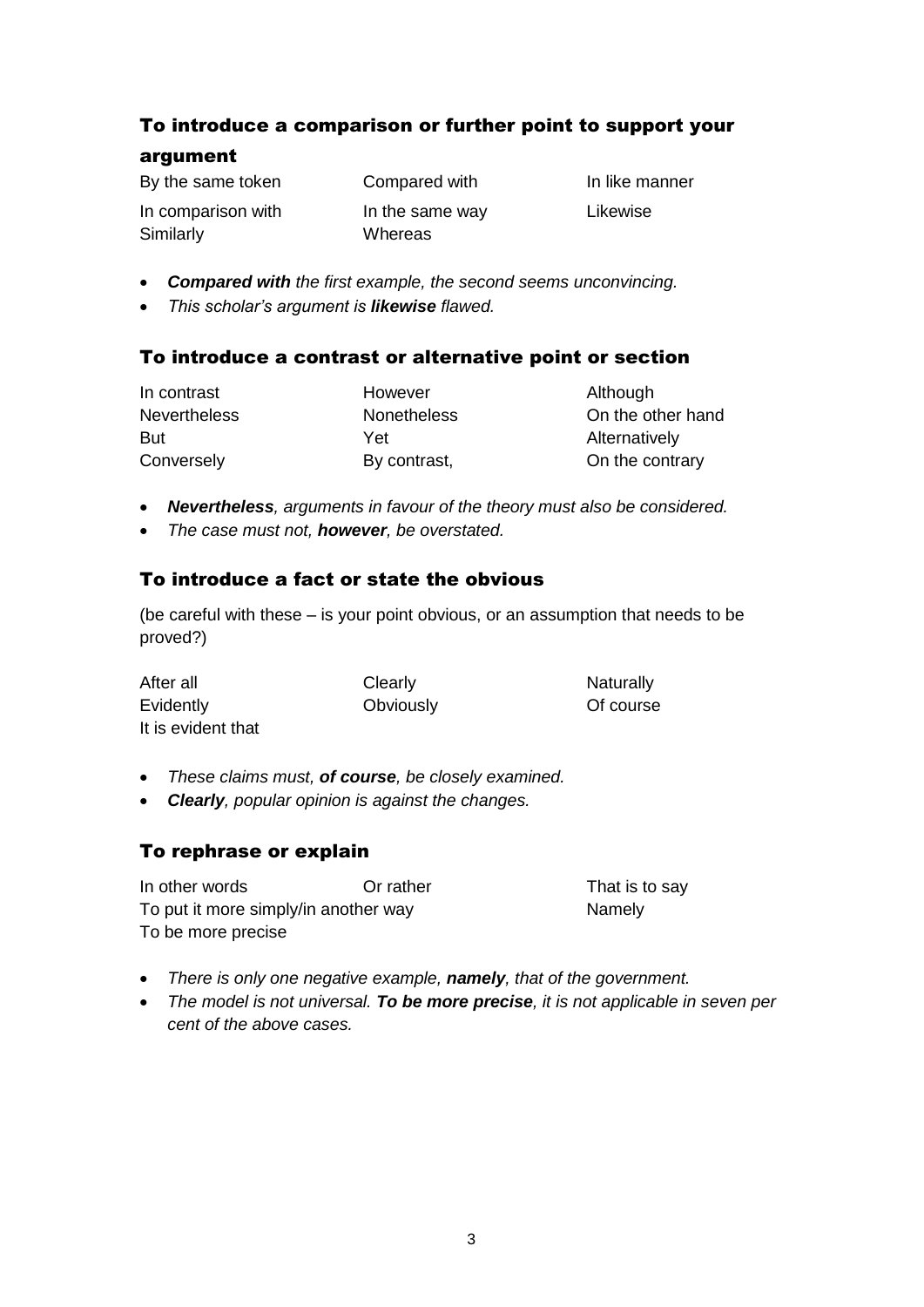## To introduce a reason, result, proof or logical conclusion

Accordingly **As a consequence** As a result Consequently **Hence** Hence Therefore Thus For this reason Because Due to **Indeed** Indeed In fact It could be concluded that

- *The data are incomplete and, as a consequence, this interpretation is not convincing.*
- *Due to problems of access, research on this topic is scarce.*

## To conclude

| In conclusion                  | To sum up   | Finally |
|--------------------------------|-------------|---------|
| In short                       | To conclude |         |
| As this essay has demonstrated |             |         |

 *In conclusion, it has been demonstrated that the hypothesis is generally supported by the evidence.*

## Using Signpost words effectively

The signpost words and phrases can be used at the start of sentences or, in most cases, in the middle or at the end, as demonstrated above. They can be very effective in the first sentence of your paragraph to indicate what the function of that paragraph is in the context of your argument, or in the middle of a paragraph to develop your point.

They should be used with careful thought about their function. Good structure is more than a list of points, connected with signposts such as 'also', furthermore', 'in addition', 'the next point'. This may indicate that your argument is becoming descriptive rather than analytical. Be clear what the relationship between your points is. Variation in the kinds of signposts you use can indicate that you are critically analysing the issue and exploring the argument thoroughly, with contrasting views, more detailed development of points, and conclusions drawn.

It is important to use signpost words and phrases accurately, as they can change the meaning of what you write. These two sentences have opposite implications:

The government's stance was resolute. *However*, the negotiations did not succeed.

The government's stance was resolute. *Therefore*, the negotiations did not succeed.